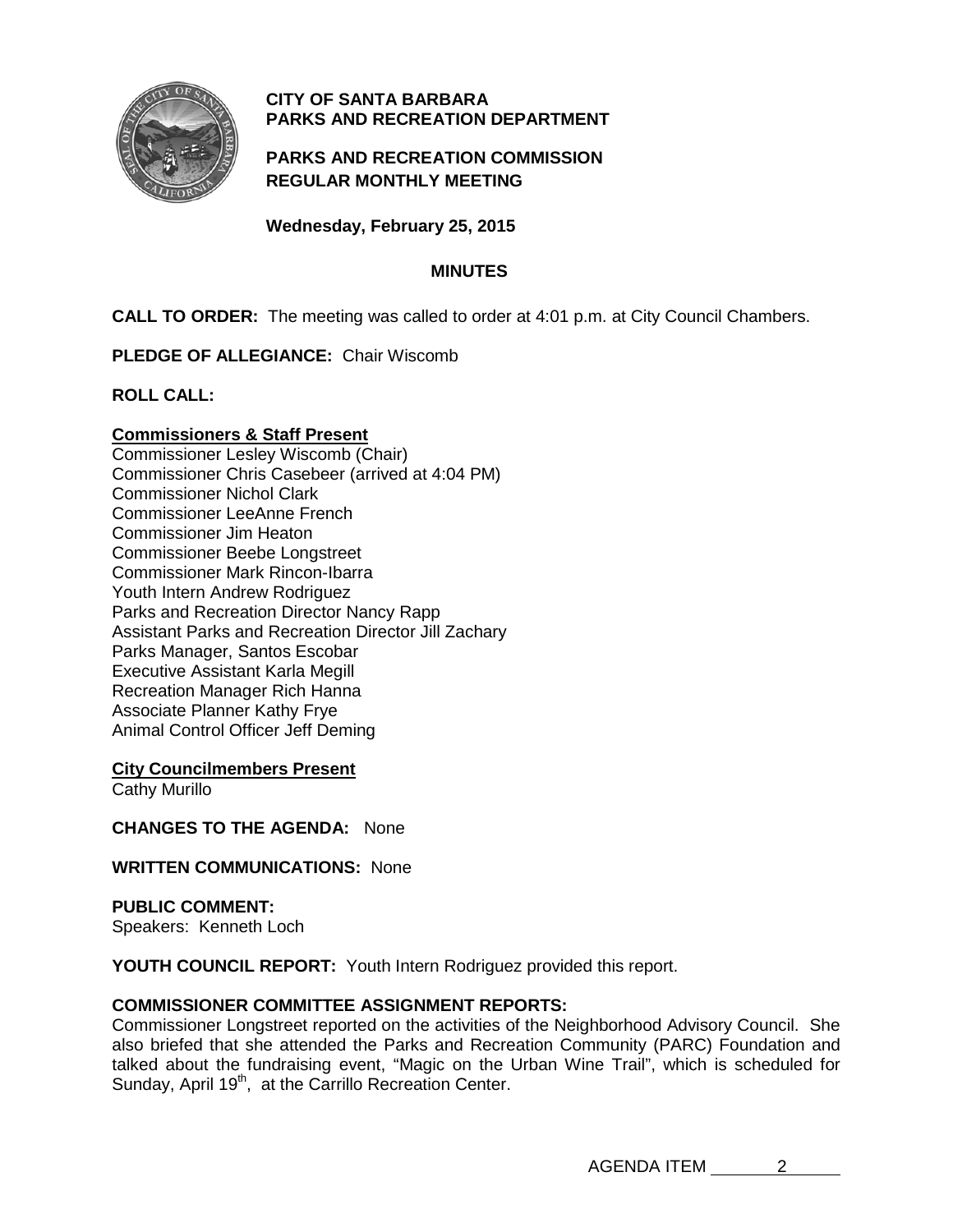Commissioner Clark advised that she attended the PARC Foundation meeting and provided a brief report.

Commissioner Casebeer reported on the activities of the Arts and Crafts Show Advisory Committee and briefly spoke about the Cabrillo Bridge Replacement Project.

Chair Wiscomb reported on the activities of the Street Tree Advisory Committee. Ms. Wiscomb reported on the Fund Development Committee of the PARC Foundation, and briefed on the status of the "Magic on the Urban Wine Trail" event, which is scheduled for Sunday, April 19<sup>th</sup>, at the Carrillo Recreation Center. She said it will be an incredible event. Ms. Wiscomb further reported on the activities of the Golf Advisory Committee.

#### **COMMISSION AND STAFF COMMUNICATIONS:**

Ms. Rapp advised that, although the "Magic on the Urban Wine Trail" event is being held on the weekend of Earth Day, the Parks and Recreation Department and other City Departments will be very well-represented at Earth Day events, and will have information on all of the different programs. She futher said there will be information available on the Youth Council and those activities, but a Youth Council representative is not normally present at the event.

Ms. Rapp briefly spoke about the Cabrillo Bridge Replacement Project and advised the Commission that staff is scheduling the item for the March Commission agenda, along with a report on the Arts and Crafts Show 50<sup>th</sup> Anniversary.

Ms. Rapp highlighted the Fiscal Year 2016 Budget timeline for the Commission.

## **CONSENT CALENDAR:**

1. Summary of Council Actions – For Information

The Commission received this item and their questions were answered.

2. Approval of Minutes – For Action

Recommendation: That the Commission waive the reading and approve the minutes of the special meeting (site visit) of January 28, 2015, and regular meeting of January 28, 2015.

**Commissioner Longstreet moved, seconded by Commissioner Casebeer, and passed 7/0 to waive the reading and approve the minutes of the special meeting (site visit) of January 28, 2015, and regular meeting of January 28, 2015.**

### **ADMINISTRATIVE AND STAFF REPORTS**

3. Junior High Afterschool Sports Leagues – For Information

Recommendation: That the Commission receive a presentation on the Junior High Afterschool Sports Program.

#### Documents:

- Staff Report dated February 25, 2015
- PowerPoint presentation prepared and made by the Santa Barbara Unified School **District**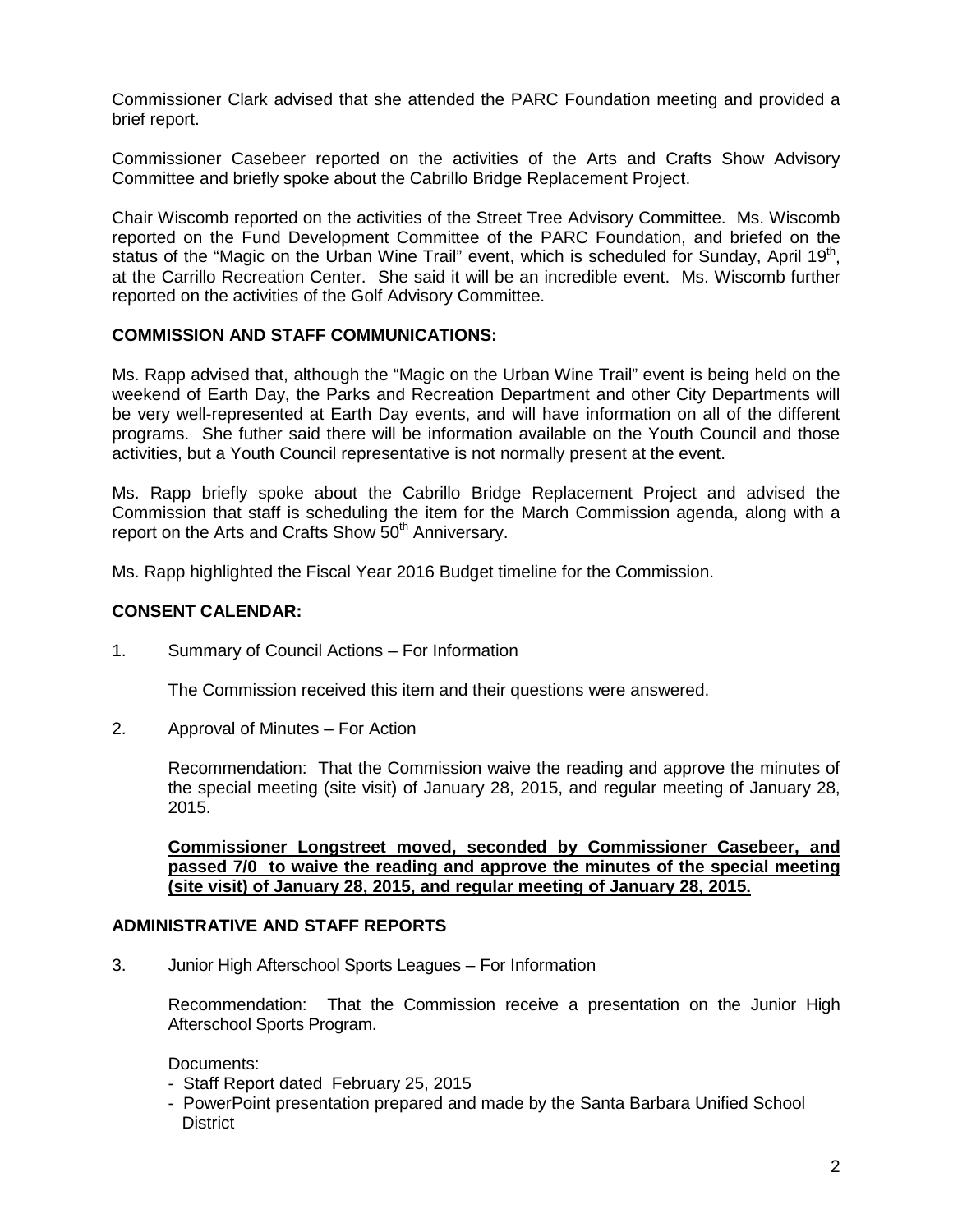Speakers:

- Staff: Recreation Manager Rich Hanna
- Members of the Public: Santa Barbara Junior High School Principal Lito Garcia

The Commission unanimously received the report and their questions were answered.

### **NEW BUSINESS**

4. Draft Off Leash Dog Areas Feasibility Study – For Action

Recommendation: That the Commission receives a presentation on the Draft Off Leash Dog Areas Feasibility Study and recommends further evaluation of Dwight Murphy Field, Ortega Park, MacKenzie Park, and the Sheffield Open Space for off leash dog facilities.

Documents:

- Staff Report dated February 25, 2015
- PowerPoint presentation prepared and made by Staff
- Speakers:
- Staff: Assistant Parks & Recreation Director Jill Zachary; Associate Planner Kathy Frye
- Members of the Public: Bob Cunningham

Chair Wiscomb acknowledged receiving emails from Sebastian Aldana Jr., Sharon Dirlam, Robin Theriault, and Mary Lou Sodomka.

The Commission unanimously received the report and their questions were answered.

#### Commission Comments:

Commissioner French commented regarding the Ortega Park area that the corner is used by wide diversity of people on a drop-in basis, e.g., the elderly, backgammon games, etc., but they could probably be relocated. Ms. French suggested that there might be other sites in the same neighborhood that are not part of the Parks and Recreation Department, but are centrally located for both the Eastside, Westside, and the downtown area. She proposed the National Guard Armory as a possiblity, saying it is a large space that is not used. Ms. French said she sees a lot of dog owners using the high school field that is in that same area, which is not a great use for dogs given the fact that there are children there. She said that she likes the Ortega park area, but doesn't think that pigeon-holing it into that small corner is optimal. Ms. French agreed with Mr. Cunningham, who spoke at public comment, saying it would be nice to have a better beach area that can be reached during both low and high tide; she referred to the email regarding Hendry's beach, and said she would suggest that, even if it is only during specific hours in which there would be less impact. Ms. French commented that Sheffield Park has potential, but expressed concern about accessibity and parking and said there are budgetary concerns if the City needs to accommodate parking in that area. Ms. French said that MacKenzie Park is interesting, but it seems like there is a corridor from MacKenzie Park down; that section of Santa Barbara is pretty well-serviced for off leash access with Elings Park and the Douglas Family Preserve (DFP). She said that travelling up Las Positas to State Street is a corridor that has quite a bit of dog opportunities. She said, however, looking at it east to west, there is not as much potential.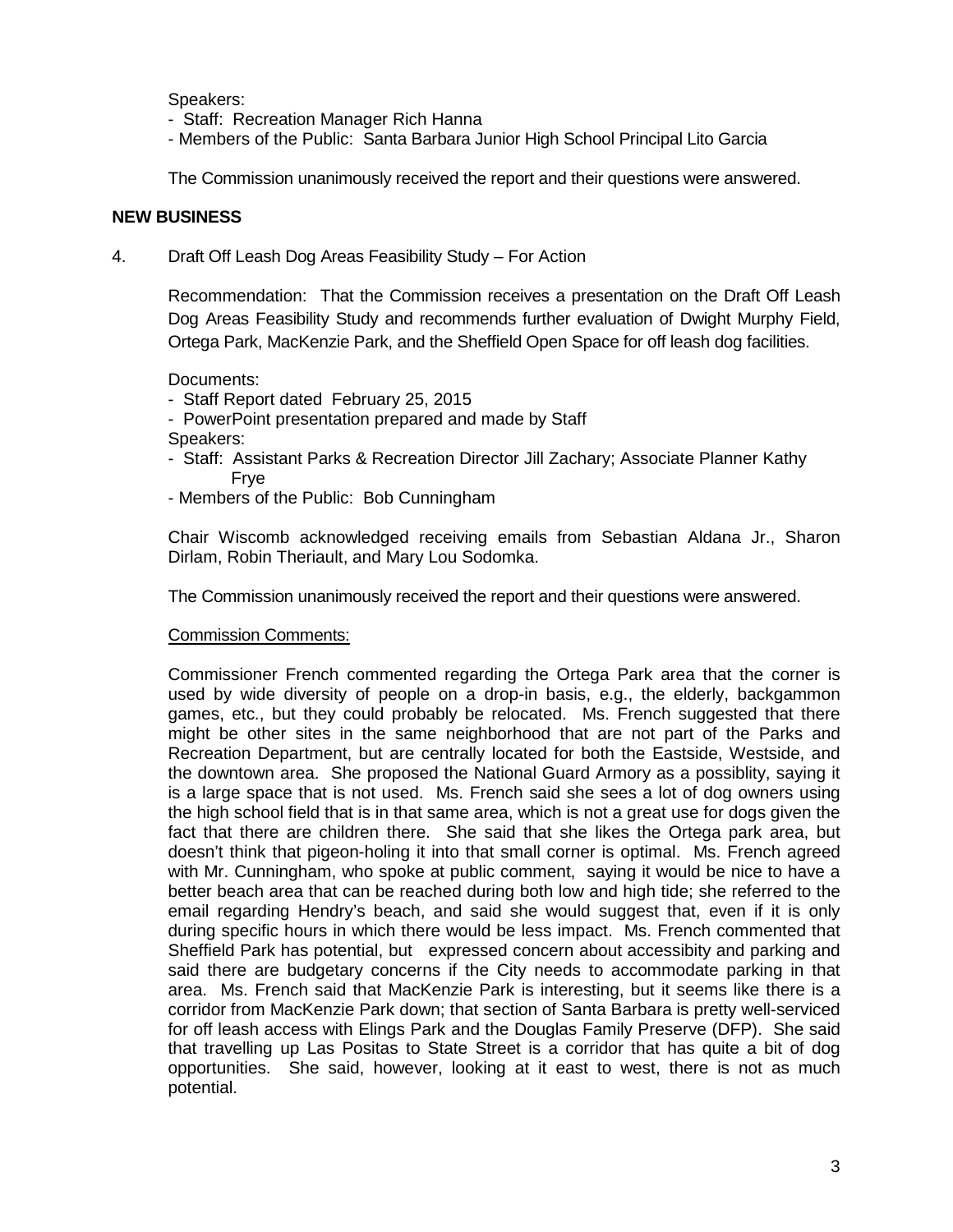Ms. Zachary advised the Commission that it is highly unlikely that the Department would get a permit from the Federal government to allow dogs off leash on East Beach. The Western Snowy Plover is a Federally protected bird under the Endangered Species Act. She stated that the Western Snowy Plover is designated critical habitat, and to propose having off leash dogs in that location, the Department would have to obtain a permit from US Department of Fish and Wildlife. Ms. Zachary said that the other location that was suggested is unincorporated County; staff would be happy to forward the suggestion to County Parks.

Commissioner Heaton stated that he prefers fenced in off leash opportunities; with 305 acres of existing off leash areas it seems that there are ample opportunites available. He said that some of the recommendations are good and would work with the fenced in option. He expressed concern about spillover effects with some of the other existing park opportunites. Mr. Heaton said he is hesitant to take on the additional maintenance, particularly if it is unknown, but he would really like to see a partner or third party sponsor it. Mr. Heaton said the study is an initial step and and gives staff something to point to if someone does come forward. Mr. Heaton, commented that although it was excluded, he thinks that Plaza Vera Cruz is worth considering; it has a playground, but also has a lot of green open space and is under-utilized. He said the uses he does see there are those that are typically discouraged and negatively impact other uses. Mr. Heaton said he does not see where a fenced in area would work and be compatible. He said there may be parking opportunities and is walkable and centrally located. Mr. Heaton said he thought most of the examples were good. Mr. Heaton stated that MacKenzie Park seems like a good opportunity; he said he is curious to see if there was a way to redevelop a portion for compatible use like dog washing station or something of the like. He said that Dwight Murphy Ballfield corner seems like a decent option, but more outreach is needed; finding an alternative location for the exercise equipment would be part of the solution there. Mr. Heaton expressed that he is hesitant about the Ortega Park location because of the trees, terrain and picnic tables. He said he is not sure it would be the best option; many people use it, although some of the uses may be those we would want to discourage. Mr. Heaton said he is least likely to consider this as an option.

Commissioner Longstreet said she was surprised that there was not more of a public response. She concurred with comments Ms. Zachary made regarding DogPAC and promises they made but did not fulfil with respect to monitoring. Ms. Longstreet said she is interested in taking the pressure off of the DFP, both the physical location and the neighborhood as well. She said that if there were an area at Sheffield, it might draw some folks to that location. Ms. Longstreet expressed concern with Ortega Park due to traffic; the intersection with the Junior High is a nightmare, every school day. She said there are two developments going in at that location and she does not know if that area can accommodate traffic from the addition of any intense use. She said she agrees the corner needs to be redeveloped, as there have been chronic problems there over the years. Regarding MacKenzie Park, Ms. Longstreet suggested adjusting the lines and adding the grassy area. She said she thinks it is an absolutely perfect location. Ms. Longstreet commented that it looks like there is a perfect corridor of dog use up Las Positas, but there really is nothing in the north of the City to handle dogs. She said MacKenzie Park is walkable for neighbors, and would provide a different terrain. Ms. Longstreet stated she would like Sheffield for the more rustic terrain to take the pressure off of the DFP and a grassy area for more refined dogs. She said MacKenzie would have a less intense use that should not impact the hotel. Ms. Longstreet said Dwight Murphy could be a good location for another small dog park. She said she would really like to see more response from the dog-owning community; she said there was not much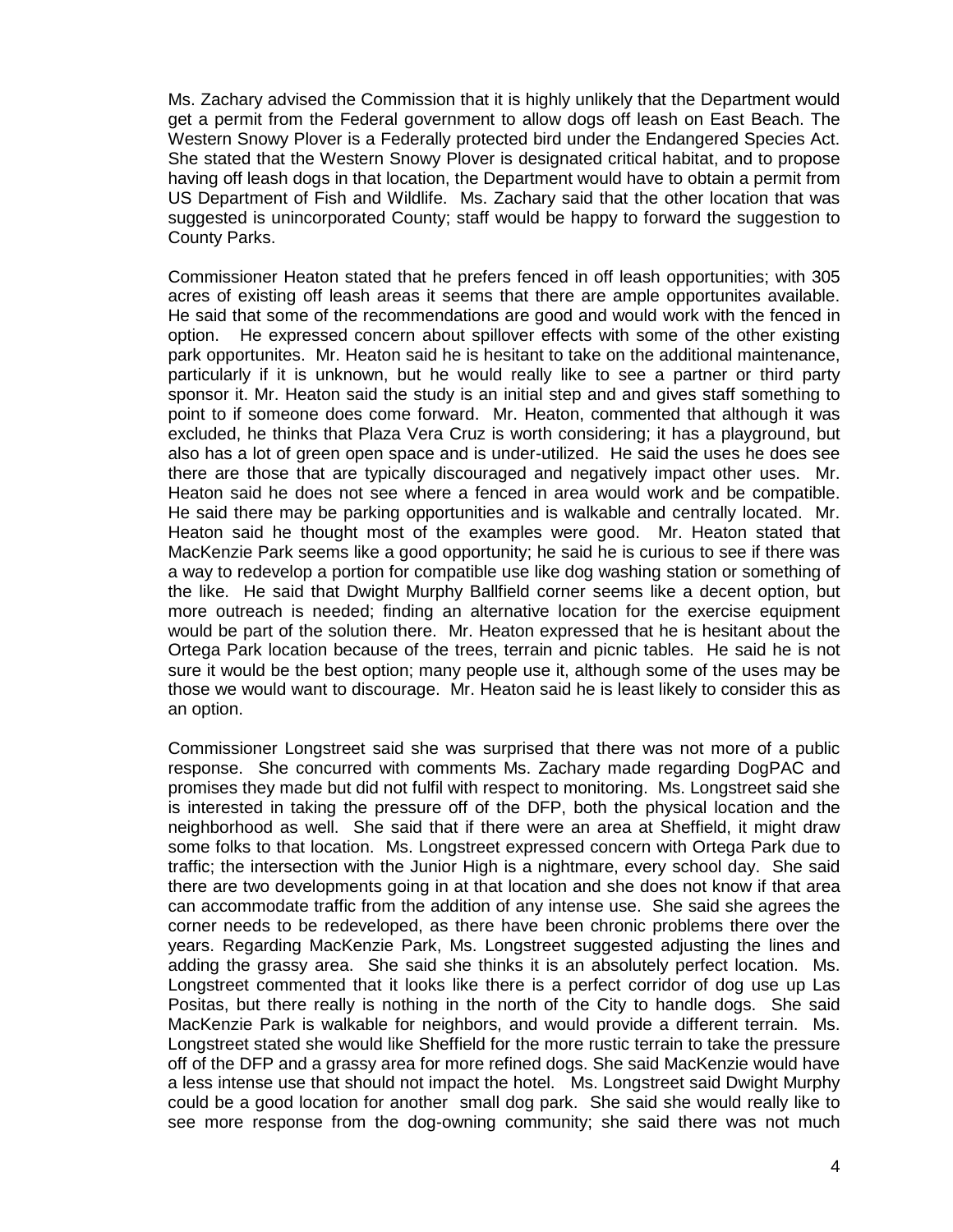considering it was on the news last night. Ms. Longstreet said she sees it moving forward if we got more community response.

Intern Rodriguez commented that there is a lot of traffic on State and De la Vina, and commented that staff should take into consideration traffic if they consider MacKenzie Park. He concured with Commissioner Longstreet's comments regarding Ortega Park and suggested the opposite side where the picnic tables are.

Commissioner Rincon commented that he likes all of the sites selected by staff; they are all viable, and there is nothing that would preclude one or the other. He said he likes the idea of separating large dogs from small dogs. Mr. Rincon commented that he concurs with Commissioner Heaton about revisiting Plaza Vera Cruz Park. He said he does not see parking as an issue there or at Ortega Park because many downtown people walk in that area. Mr. Rincon said he does not want to forego any site at this point in time; since it it is still being developed for budgetary purposes, he does not think any site should be stricken.

Commissioner Clark stated that if it is a question of whether or not to move forward with evaluating these four sites, regardless of the lack of people present supporting it, we need to look at the users at the DFP, Tuckers Grove, Hendry's Beach—everyday there are dogs there; it is never empty. She said it is a community need and the City owes it to the community to add an urban dog park where people can walk to. Ms. Clark said in terms of design, she does not think that a dedicated park is the only way to go to minimize risks and user conflicts. Ms. Clark said, in terms fo sites, she concurs with Commissioner Longstreet regarding Sheffield and MacKenzie. She said she does not know if budgetary concerns warrant a limitation; so she would say why just one park, why not two. Regarding MacKenzie Park, Ms. Clark, expressed her believe that a dog park would help eliminate some of the undesirable uses, and it would also become a safer place with more structure and less napping. She said that parking would not be as much an issue at Mackenzie or Ortega because dog owners would walk to the parks. She concurred with Mr. Cunningham's comments about noise, saying that she does not hear a lot of noise. Ms. Clark summed up by saing that she likes Sheffield, Mackenzie Park, and Ortega Park.

Commissioner Casebeer cautioned the Department to prioritize dog parks, athletic facilities for the underserved, and lots of big picture kind of items before we micromanage. He said he would like the Department to keep in mind the big picture and the fiscal ongoing responsibility; he said if we build it, we have to maintain it. Mr. Casebeer suggested that the upper end of Oak Park on the Tallant Road side and/or the other side of the creek or a combination of both of those could be alternatives. He asked if there is surplus land around the golf course as another alternative. Mr. Casebeer said we have a mission to serve the people, and a majority of them live down town; Plaza Vera Cruz, Ortega, and Mackenzie Parks all fit in where people can walk to go exercise their dogs. He said Sheffield allows people who have the luxury of time and an automobile to drive to exercise their dogs. He encourages staff to focus on the urban downtown areas rather than in the suburban areas, because Tuckers Grove and Elings Park serve that need.

Chair Wiscomb said that she takes her dog to Elings Park; she has found that the DFP does have problems at times. She said she prefers grass; she hopes staff finds something closer to 1 acre. Ms. Wiscomb commented that a fenced dog area is definitely needed, particularly if it is in one of the more heavily populated areas. She encouraged staff to add water and shade to the design and style of the dog park. Ms.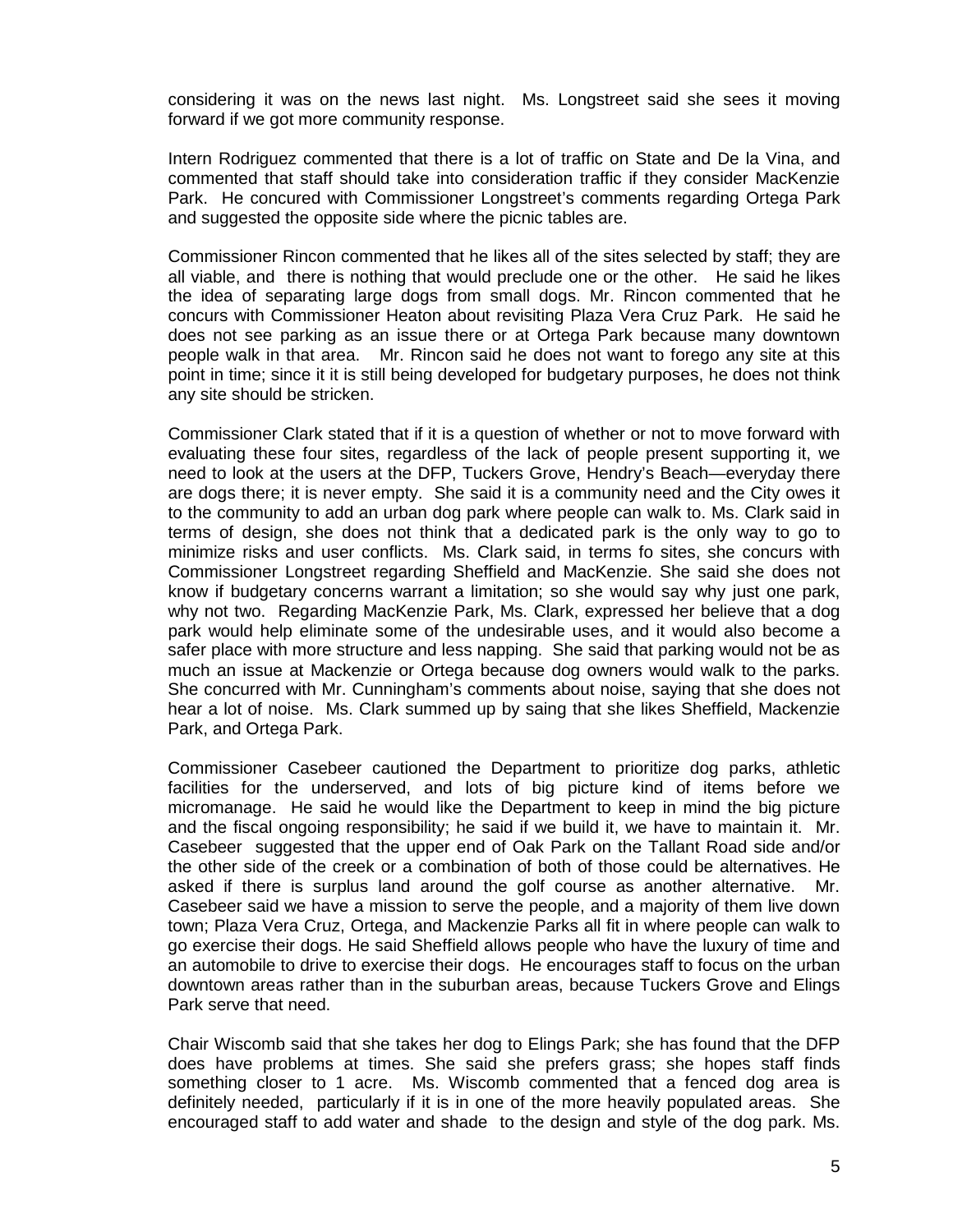Wiscomb stated that neighborhood compatibity is a big issue for her; she lives on the Mesa and walks her dog by the the DFP; neighbors suffer a lot during heavily used periods; mostly because dog owners allow their dogs to run off leash from their vehicle to the DFP. She said that adequate parking is a huge issue and needs to be addressed. Ms. Wiscomb expressed concern about management enforcement; she is not in favor of special hours because they require greater staff enforcement and people tend to stretch the hours. She encouraged staff to recommend areas that can be open all the time during park hours. Ms. Wiscomb commented that Plaza Vera Cruz is interesting, although the report indicated that limited street parking is available on Cota Street, and it would also not be feasible to fence off sections of the lawn to provide an off leash area. She said that she likes Dwight Murphy; it has good parking, restrooms, water, fencing is possible, and it is in a great location. Ms. Wiscomb said she is concerned about MacKenzie Park because of the parking—people will park in the neighborhood and walk, and crossing State Street is dangerous. She said the parking lot is mentioned in the feasibility study, and there is adequate parking there, except when there are ballgames on Sundays, and it is quite a long way from the proposed area, so people will park in the neighborhood and walk and will have to cross the street. Ms Wiscomb said regarding Ortega Park, that she heard lot of negative comments from the Commissioners about using that site; she said it is a great location, but is worried about the comments made by the other Commissioners. Regarding Sheffield, Ms. Wiscomb said it is a great location, but she is a little concerned about parking there; it will be more of a drive-to location. Ms. Wiscomb said she thinks she is hearing from the other Commisisoners that they would like more study on Plaza Vera Cruz, and asked Ms. Zachary if that is possible.

Ms. Zachary responded that staff did briefly look at Plaza Vera Cruz, and while the report does talk about it being a small space, it partly has to do with the playground and trying to determine the distance away from the playground the fenced area would need to be. She said, however, that staff can re-evaluate Plaza Vera Cruz as an off leash location. She added that staff needs to look at options for changing the way that park is used; maybe it is a fenced off leash dog area or maybe it is something else that would bring more people to the park that would allow them to enjoy it and discourage the type of activity that is currently there. Ms. Zachary added regarding Ortega Park that staff realizes it is a constrained site, but the uses that are currently there are ones staff would like to redirect as well; that is part of the reason staff is looking at that location. She said it does receive drop-in use, but that use is by a very limited group of people.

Commissioner Longstreet asked the possibilty of limiting the number of dogs a person can take into an off leash or other area.

Animal Control Officer Deming said there is a limit of three dogs per residence in Santa Barbara. He said that dog walkers, trainers, etc. commonly walk more than that. He said that as far as enforcing something like that, he is not quite sure how they would do that; it may require City Council action to implement a new law. Officer Deming suggested the posting of signage.

Commissioner Longstreet asked staff to consider, in moving forward with the off leash dog areas, investigate signage informing residents/visitors of the restrictions on the number of dogs a person can take into an off leash or other area that would give some basis if there was an issue.

Officer Deming commented that there is a Dog in Public Ordinance part of which pertains to the off leash areas incase there are incidents where a dog owner is not in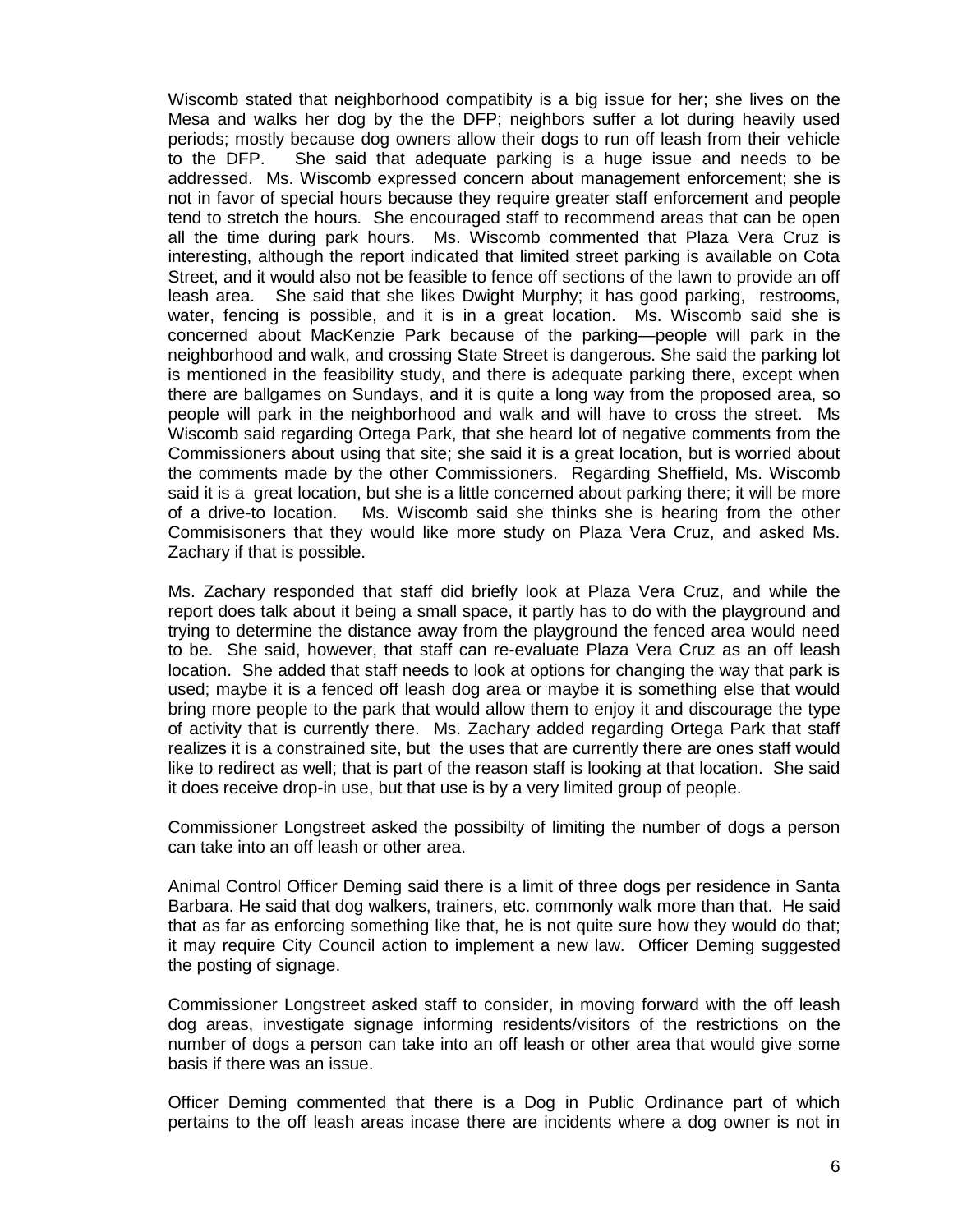care or control of their dog and there is an issue (dog bite), etc., the dog owner can be cited for that in the off leash park.

Chair Wiscomb said that she and most of the other Commissioners agree that looking at other locations would take some pressure of the DFP and the neighborhood. She further said she does hear from dog owners who say they wish they did not have to drive all the way over to the DFP. Ms. Wiscomb stated that in terms of priorities, location was one of the top ones.

**Commissioner Longstreet moved, seconded by Commissioner Clark, and passed 7/0 that the Commission receive the presentation, recommend further evaluation of the presented parks and Plaza Vera Cruz, and look at this for the future budget cycles.** 

### **OLD BUSINESS**

5. Advisory Committee Liaison Appointments – For Action *(Deferred from January 28, 2015, meeting)*

Documents:

- Staff Report dated January 28, 2015
- Speakers:
- Staff: Parks & Recreation Director Nancy L. Rapp

Recommendation: That the Commission review and consider advisory committee liaison appointments.

The Commission reviewed the advisory committee liaisoin appointments. The list below reflects the updated appointments. Changes are reflected in italics.

| <b>Advisory Committee</b>                                                     | Liaison                             |
|-------------------------------------------------------------------------------|-------------------------------------|
| Arts and Crafts Show                                                          | Leeanne French                      |
| Creeks Restoration & Water Quality Improvement<br><b>Program Citizen</b>      | Jim Heaton                          |
| *Front Country Trails Task Group                                              | Beebe Longstreet/Jim Heaton         |
| <b>Golf Course</b>                                                            | Lesley Wiscomb (Interim)            |
| Integrated Pest Management                                                    | Nichol Clark                        |
| Neighborhood Advisory Council                                                 | Beebe Longstreet/Mark Rincon-Ibarra |
| Park & Recreation Community (PARC) Foundation Beebe Longstreet/Lesley Wiscomb |                                     |
| <b>Street Tree</b>                                                            | Lesley Wiscomb                      |
| <b>Youth Council</b>                                                          | <b>Chris Casebeer</b>               |